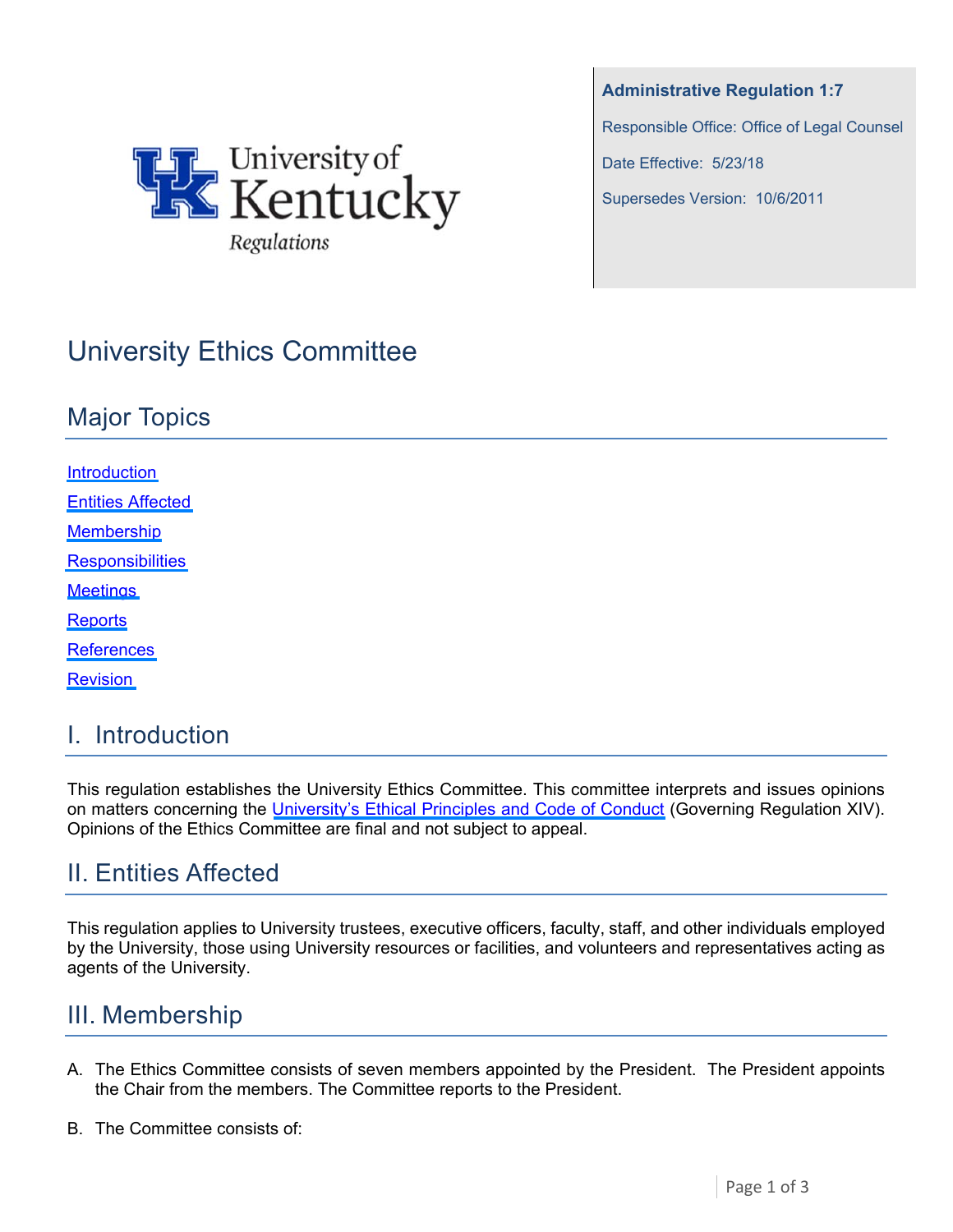- <span id="page-1-0"></span>1. One attorney from the Office of Legal Counsel;
- 2. One member appointed from recommendations submitted by the University Senate Council;
- 3. One member appointed from recommendations submitted by the Staff Senate;
- 4. One member appointed from recommendations submitted by the Executive Vice President for Finance and Administration;
- 5. One member appointed from recommendations submitted by the Executive Vice President for Health Affairs;
- 6. One member appointed from recommendations submitted by the Provost; and
- 7. One member appointed from recommendations submitted by the Vice President for Research.
- C. Members serve staggered appointments for six-year terms. Members may be reappointed for consecutive terms.
- D. Members must be regular full-time University employees. Members recommended by the EVPFA, EVPHA, Provost, or VPR must be employed in the area of responsibility of the respective recommending official.

#### IV. Responsibilities

The Ethics Committee's responsibilities include: :

- A. Advising the President on matters concerning the [Ethical Principles and Code of Conduct;](https://www.uky.edu/regs/sites/www.uky.edu.regs/files/files/gr/gr14.pdf)
- B. Providing interpretation(s) of the [Ethical Principles and Code of Conduct;](https://www.uky.edu/regs/sites/www.uky.edu.regs/files/files/gr/gr14.pdf)
- C. Issuing official opinions concerning factual or advisory (hypothetical) situations concerning the [Ethical](https://www.uky.edu/regs/sites/www.uky.edu.regs/files/files/gr/gr14.pdf)  [Principles and Code of Conduct.](https://www.uky.edu/regs/sites/www.uky.edu.regs/files/files/gr/gr14.pdf) Opinions may take the form of binding opinions and/or advisory recommendations;
- D. Recommending revisions to the [Ethical Principles and Code of Conduct](https://www.uky.edu/regs/sites/www.uky.edu.regs/files/files/gr/gr14.pdf) to the President; and
- E. Publishing and communicating the [Ethical Principles and Code of Conduct](https://www.uky.edu/regs/sites/www.uky.edu.regs/files/files/gr/gr14.pdf) to members of the University community.

#### V. Meetings

The members of the Ethics Committee meet as necessary as determined by the membership.

## VI. Reports

- A. At the request of the President, the Committee will present a report on its activities.
- B. Official opinions issued by the Ethics Committee are available to any member of the University community upon request.